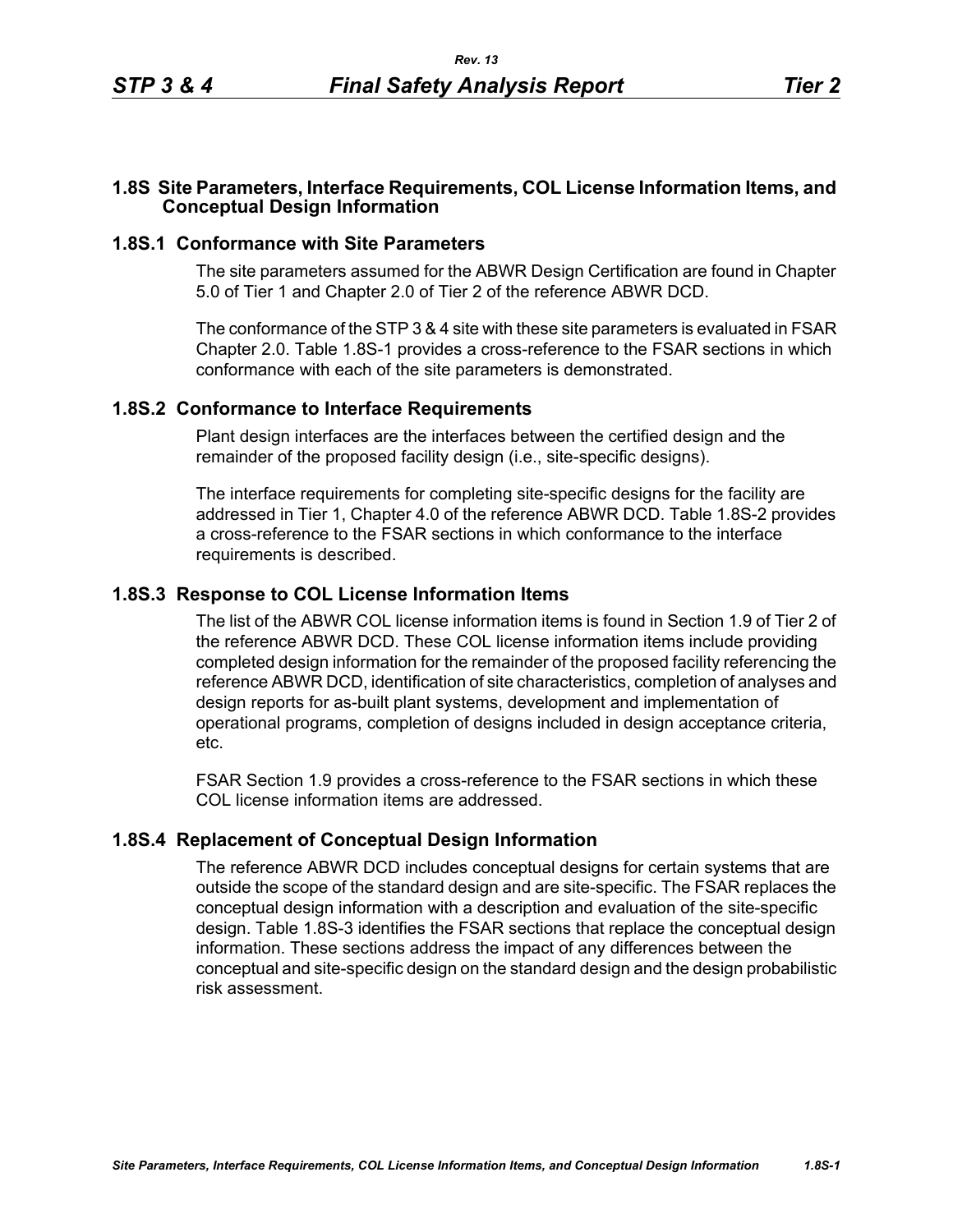|  | Table 1.8S-1 FSAR Sections that Demonstrate Conformance to Site Parameters |  |  |  |
|--|----------------------------------------------------------------------------|--|--|--|
|--|----------------------------------------------------------------------------|--|--|--|

<span id="page-1-0"></span>

| <b>Parameter</b>                  | <b>FSAR Section</b>  |  |  |
|-----------------------------------|----------------------|--|--|
| Maximum Ground Water Level        | 2.3.2.30             |  |  |
| Maximum Flood (or Tsunami) Level  | 2.3.2.13             |  |  |
| Precipitation (for Roof Design)   | 2.3.2.7              |  |  |
| <b>Ambient Design Temperature</b> | 2.3.2.7              |  |  |
| Extreme Wind                      | 2.3.2.7              |  |  |
| Tornado                           | 2.3.2.7              |  |  |
| Soil Properties                   | 2.3.2.28             |  |  |
| Seismology                        | 2.3.1.2              |  |  |
| Meteorological Dispersion (Chi/Q) | 2.3.2.9 and 2.3.2.10 |  |  |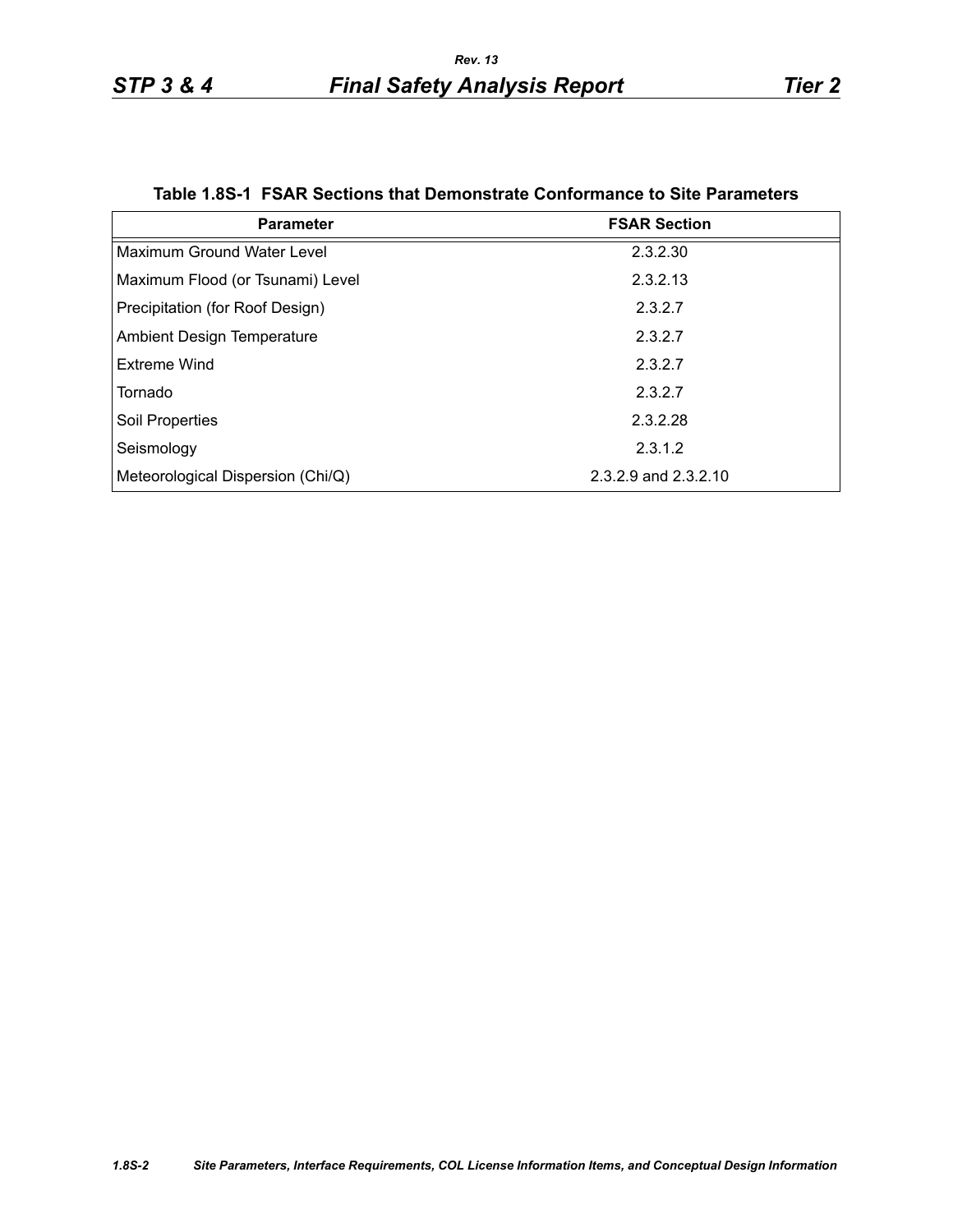| <b>ABWR DCD Design Interface</b>          | <b>FSAR Section</b> |
|-------------------------------------------|---------------------|
| <b>Ultimate Heat Sink</b>                 | 9.2.5               |
| <b>Offsite Power System</b>               | 8.2                 |
| Makeup Water Preparation System           | 9.2.8               |
| Potable and Sanitary Water System         | 9.2.4               |
| <b>Reactor Service Water System</b>       | 9.2.15              |
| <b>Turbine Service Water System</b>       | 9.2.16              |
| <b>Communication System</b>               | 9.5.2               |
| <b>Site Security</b>                      | 13.6                |
| <b>Circulating Water System</b>           | 10.4.5              |
| Heating, Ventilating and Air Conditioning | 9.4                 |

# <span id="page-2-0"></span>**Table 1.8S-2 FSAR Sections that Demonstrate Conformance to Interface Requirements**